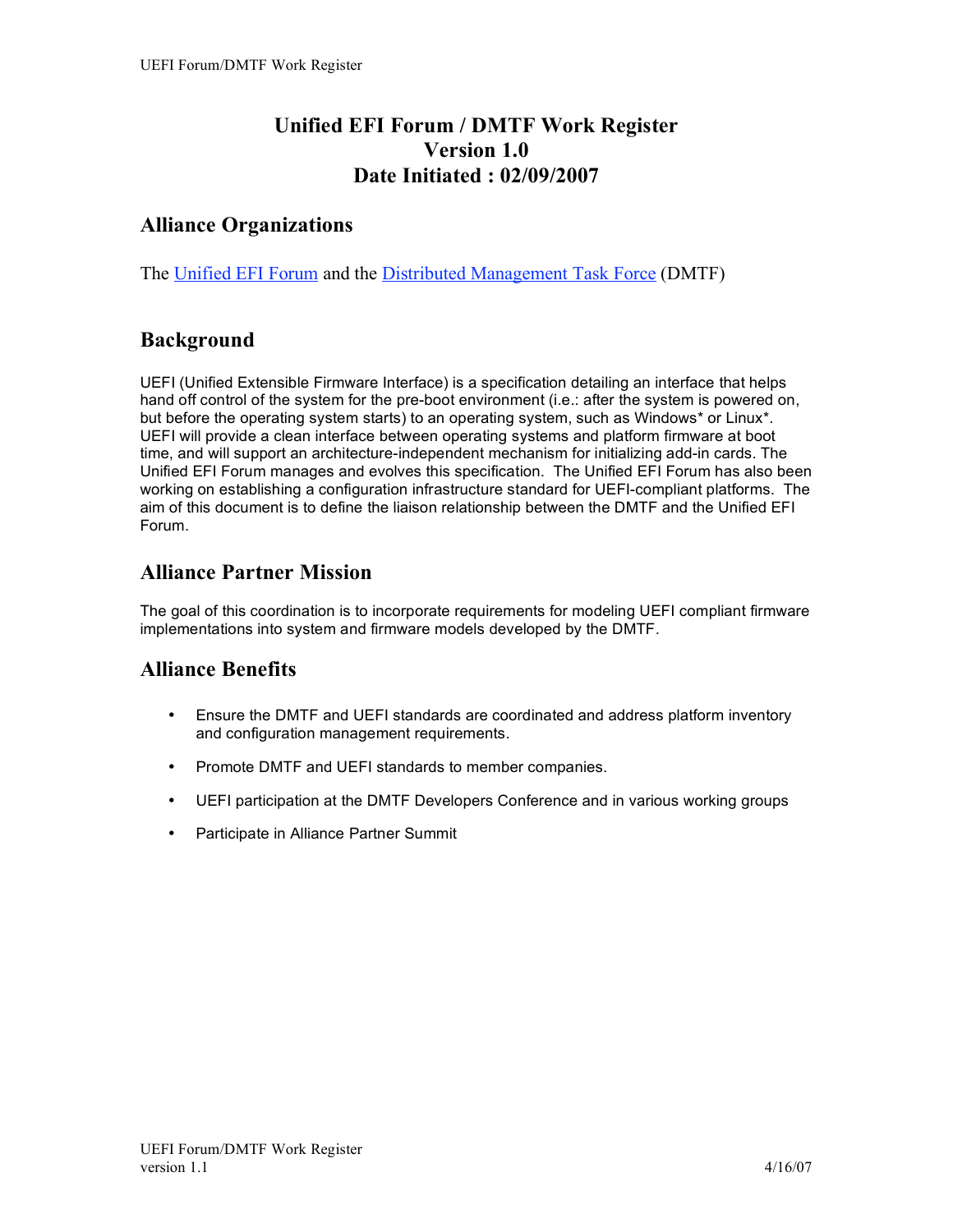## **Milestones / Dates**

- Drive UEFI representation through schema, profile(s) and mapping specification(s) to ensure that the proper support (such as configuration capabilities and namespace requirements) exists for both traditional BIOS as well as UEFI standards.
	- o CIM Schema 2.16 (3Q2007)
	- o BIOS Profile 1.0 (3Q2007)
	- o BIOS SM CLP Mapping Specification 1.0 (3Q2007)
	- o Investigate and Contribute to BIOS Profile(s).
- Promote relevant DMTF material back into the UEFI 2.2 specification. (1Q2008)
- Inclusion of updates as appropriate to the upcoming DASH Management Initiative updates.
	- o Inclusion of BIOS Profile in DASH 1.1 (4Q2007)
- Collaboration on appropriate UEFI requirements on specifications developed within DMTF Working Groups. This includes:
	- o System and Option ROM Identifiers
	- o Command/Response strings

This would result in the following specifications that would need to be shared with UEFI

- o SM CLP Specification Updates & Work in Progress Drafts
- o SM CLP Mapping Specification Updates & Work in Progress Drafts
- o CIM Schema Work in Progress Drafts
- o DMTF Profile Work in Progress Drafts

This would result in the following specifications that would need to be shared with DMTF:

• UEFI Specification Updates & Work in Progress Drafts

# **Work Register Review Date**

The next review date is expected to be November, 2007